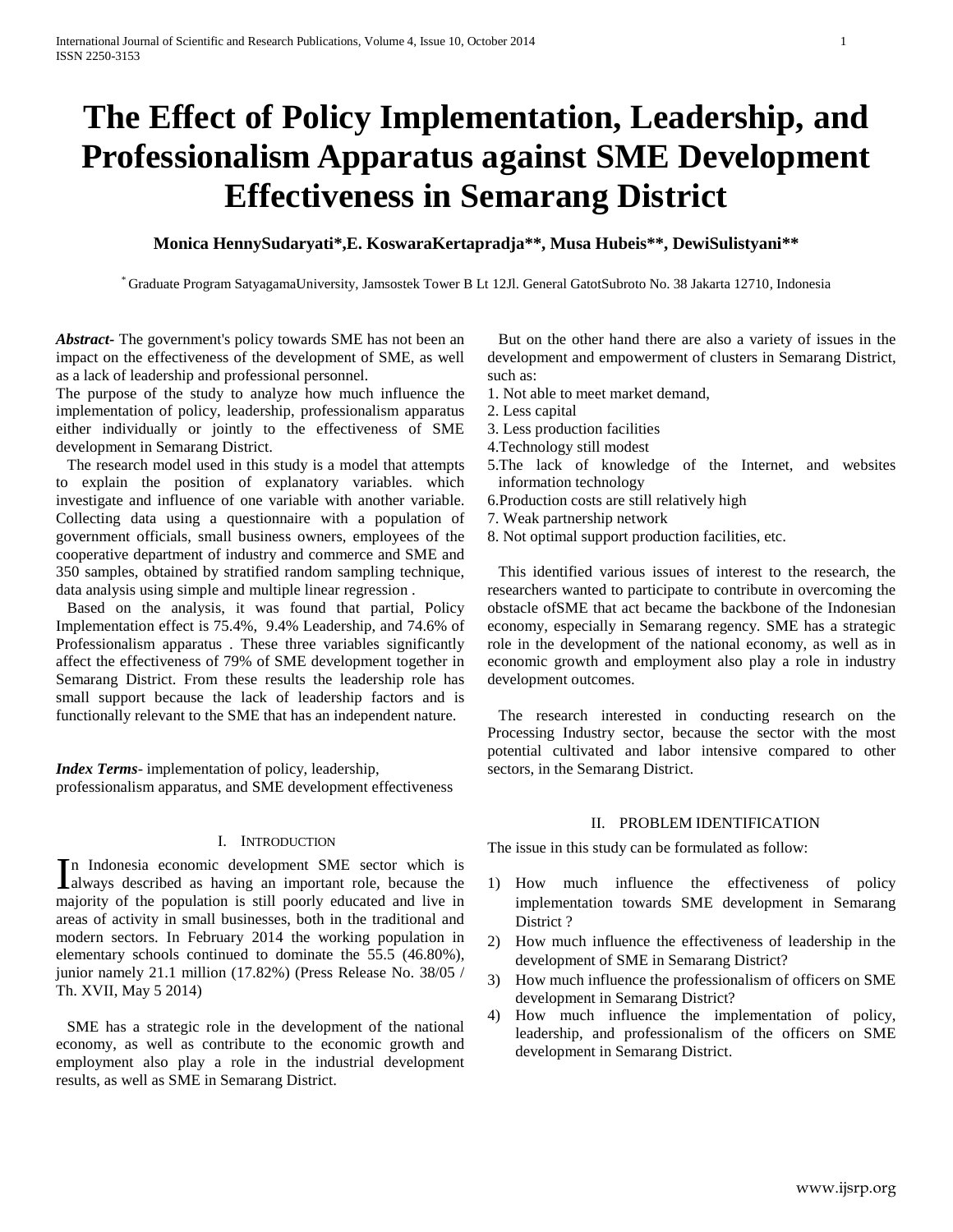### III. METODOLOGY RESEARCH

#### *A. Research Method*

The method used in this study is the analysis of simple and multiple linear regression, with X as the independent variable (independent) and Y as the dependent variable (dependent) .Variabel studied and analyzed are:

The independent variable is the implementation of policy, leadership, Professionalism apparatus and the dependent variable is the effectiveness of SME development.



Specification :

 $X_1$ : Government policy, as the independent variable

 $X<sub>2</sub>$ : Leadership, as an independent variable

 $X_3$ : Professionalism Apparatus, as independent variables

Y:Effectiveness of SME development, as the dependent

variable

ε :Epsilon, that other factors outside of X1, X2, X3 are influential, to Y, but not examined

#### *B. Discussion*

According to the analysis described above that a factor influencing the effectiveness of SME development in Semarang district is the implementation of policy, leadership, professionalism apparatus and it has proven very significant.

In the discussion of the results of this study and also the results of the analysis proved that the effectiveness of policy implementsi SME development in Semarang district which amounted to 0,782, a significant and positive impact on the effectiveness of SME development in Semarang District indicated by the coefficient of determination 0.754 or 75.4% and the remaining 24, 6% by other things that are not investigated.

Pressman and Wildavsky in their paper entitled Implementation (1973), they stated that the extent of implementation can be successful depends on the linkages between the various organizations and departments at the local level are involved in the implementation. Therefore cooperation, coordination and control plays an important role. If the actions depend on the links of the chain of implementation, the level of inter-agency cooperation is needed in order to the chain should be close to 100%,.

There is a positive and significant impact on the effectiveness of leadership development of SME in Semarang Regency. It is seen the results of variable X2 Leadership (0.068) significant and positive impact on the effectiveness of the SME development is shown by the coefficient of determination 0.094 or 9.4% can be explained by the model variables and leadership (91.6%) by the variables studied. This shows that the real impact on the effectiveness of leadership development of SME Semarang regency.

Greenleaf (2002: 15) defines a servant leader is a leader who cares for the growth and dynamics of his followers and community life and therefore he put these things in comparison to the achievement of personal ambition and his favorite course or pattern.

From the results of the analysis showed that the variables of professionalism apparatus  $(X_3)$  of  $(0.91)$  and a significant effect on the effectiveness of the SME development positif indicated by the coefficient of determination 0.746 or 74.6 of the model can be explained by variables Professionalism and 25.4% by other things not examined.

Professionalism in view (Korten and Alfonso, 1981) measured by the expertise possessed by a person in accordance with the needs of the tasks assigned to an individual organization. Ability, innovation, and responsiveness become motivating factors profesioanailme. Professionalism is very influential forces in an effort to realize the effectiveness of SME development.

Simple linear regression line formed between policy implementation variables (X1) leadership (X2), professionalism apparatus (X3) with the effectiveness of the development of SMEs (Y) in Semarang district 0,405X1 adalah $\acute{Y}$  = 0452 +  $0,405X1+0,068$   $X_2+0,467X_3$ . The statistical results showed that the implementation of policy, leadership, profesioalisme forces contribute significantly to the development of SME in the district efektfitas Semarang.

Recapitulation of the beta coefficient values are divided into primary factor, supporting factors and reinforcing factors. The main factor was the professionalism apparatus  $(X_3)$  is the implementation of policies supporting factor  $(X_1)$  and the amplifier is the leadership factor  $(X_2)$ .

## IV. CLOSING

The conclusion based on the research of results, are:

1) Implementation of policies significantly by 75.4% on the development of SME in Semarang Regency. This gives the meaning that the policy implementation role determines the success or failure of the development of SME in Semarang Regency. Positive influence showed that with the implementation of appropriate policies, the development of the SME will bring progress to SMEs and the public at large.